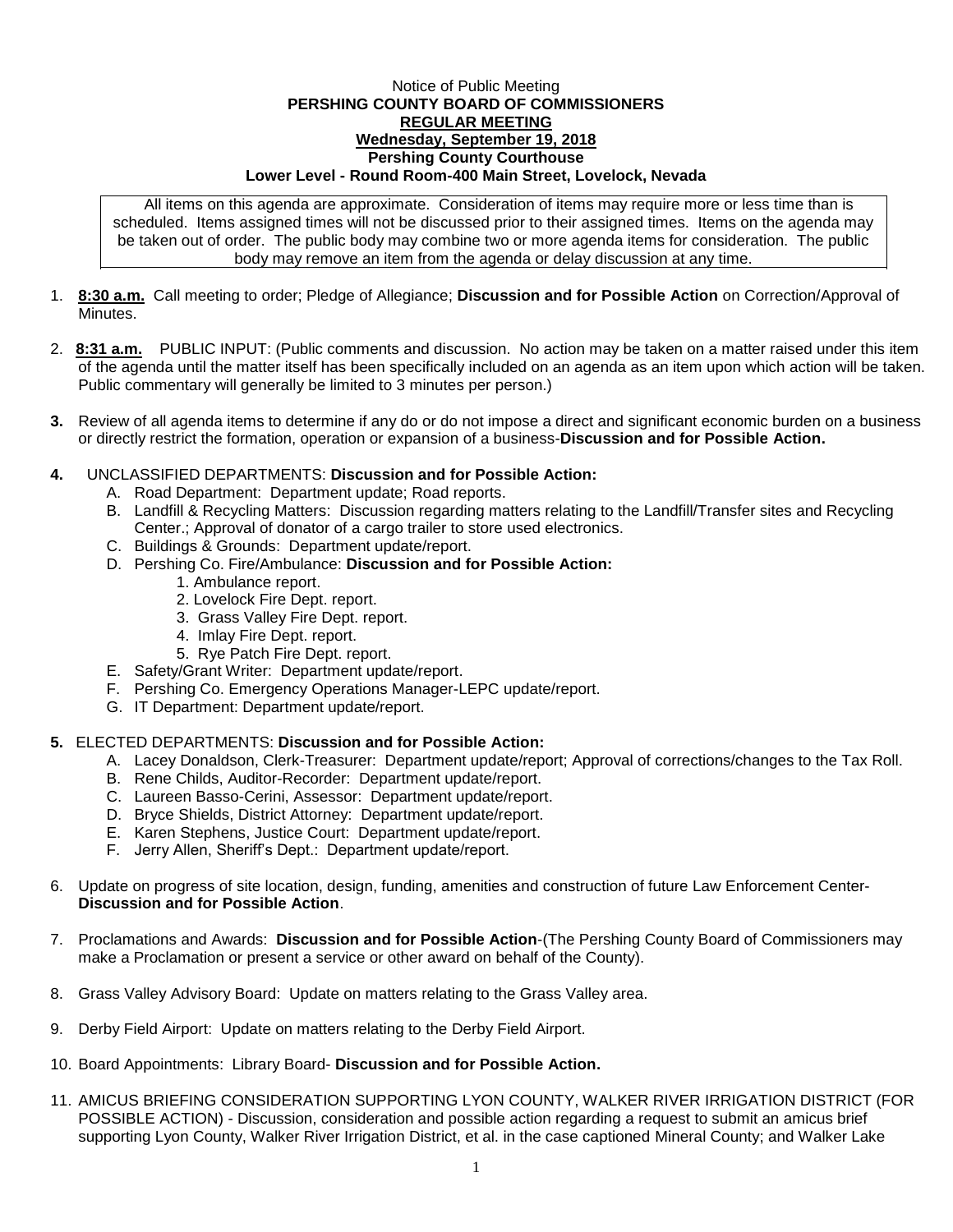Working Group, Appellants, vs. Lyon County; Centennial Livestock; Bridgeport Ranchers; Schroeder Group; Walker River Irrigation District; State of Nevada Department of Wildlife; and County of Mono, California, Respondents, before the Nevada Supreme Court concerning issues including: (1) Whether the public trust doctrine applies to rights already adjudicated and settled under the doctrine of prior appropriation and, if so, to what extent? and (2) If so, whether the abrogation of such adjudicated or vested rights constitute a "taking" under the Nevada Constitution requiring payment of just compensation? Discussion, consideration and possible action regarding: (a) Authorization for District Attorney's office to communicate with water law attorney(s) regarding this matter and to retain a water law attorney to represent Pershing County as it relates to the impact of this case to Nevada water law for vested and/or adjudicated water rights including those pursuant to the decree for the Humboldt River Basin and for other water basins throughout Nevada; and/or (b) Authorization for District Attorney for Pershing County to support and/or join another party or entity in the preparation and submission of an amicus brief in this matter. **Discussion and for possible action**.

- 12. Regarding Question 3 on November 2018 ballot Consideration, discussion and possible approval of a Resolution in opposition to Question 3 that will appear on the November 2018 ballot to deregulate the energy industry in Nevada. **Discussion and possible action.**
- 13. Discussion regarding proposed projects #N93930 and #N93831 by Rye Patch Gold **Discussion and possible action.**
- 14. Lovelock Revitalization (LRA): Request for letter of support for their grant application to the National Trust Preservation Grant - **Discussion and possible action.**
- 15. John Bell-presentation and request for commission support to increase Mr. Bell's AUMs on the Prince Royal Allotment, and discussion regarding the county's previous abandonment of water line in the area- **Discussion and possible action.**
- 16. Litigation Meeting.
- 17. Report from Legal Counsel.
- 18. Report from Administrative Assistant-County Commissioner's Office.
- 19. Update on the Pershing County Economic Development and Conservation Act- **Discussion and for Possible Action.**
- 20. Items for future agendas- **Discussion and for Possible Action.**
- 21. Correspondence.
- 22. **11:00 a.m.** Public Hearing: Blackstone Realty Investors and High Rock Holding LLC, Application #'s86608, 86609 and 87616, which propose to change the point of diversion, manner of use and place of use of a portion of waters appropriated under the base right which is in Pershing County Nevada to places of use within Washoe County- **Discussion and for Possible Action.**
- 23. Matters of the Board for Discussion.

Board Member reports. Board Liaison reports. (Nevada Works, Safety, Hospital Board, Emergency Management, Cemetery, Recreation Board, WNDD, Pe. Co. Economic Dev./ , Community Center, Airport Advisory Board; Museum Advisory Board, Library Board, Senior Center Advisory Board, Central Nevada Water Authority, Planning Board, Broadband Advisory Board, 911 Committee, Solid Waste Management Recycling Advisory Board, Pe. Co. Volunteer Advisory Board, T. V. Board, Frontier Coalition, Humboldt River Water Basin Authority.)

- 24. PUBLIC INPUT: (Public comments and discussion. No action may be taken on a matter raised under this item of the agenda until the matter itself has been specifically included on an agenda as an item upon which action will be taken. Public commentary will generally be limited to 3 minutes per person.)
- 25. Approval of Vouchers-**Discussion and for Possible Action**.
	- **NOTICE:** The County Commission may by law receive information from legal counsel regarding potential or existing litigation involving a matter over which the County Commission has supervision, control, jurisdiction or advisory power, and such gathering does not constitute a meeting of the County Commission pursuant to Nevada Revised Statutes **241.015.**